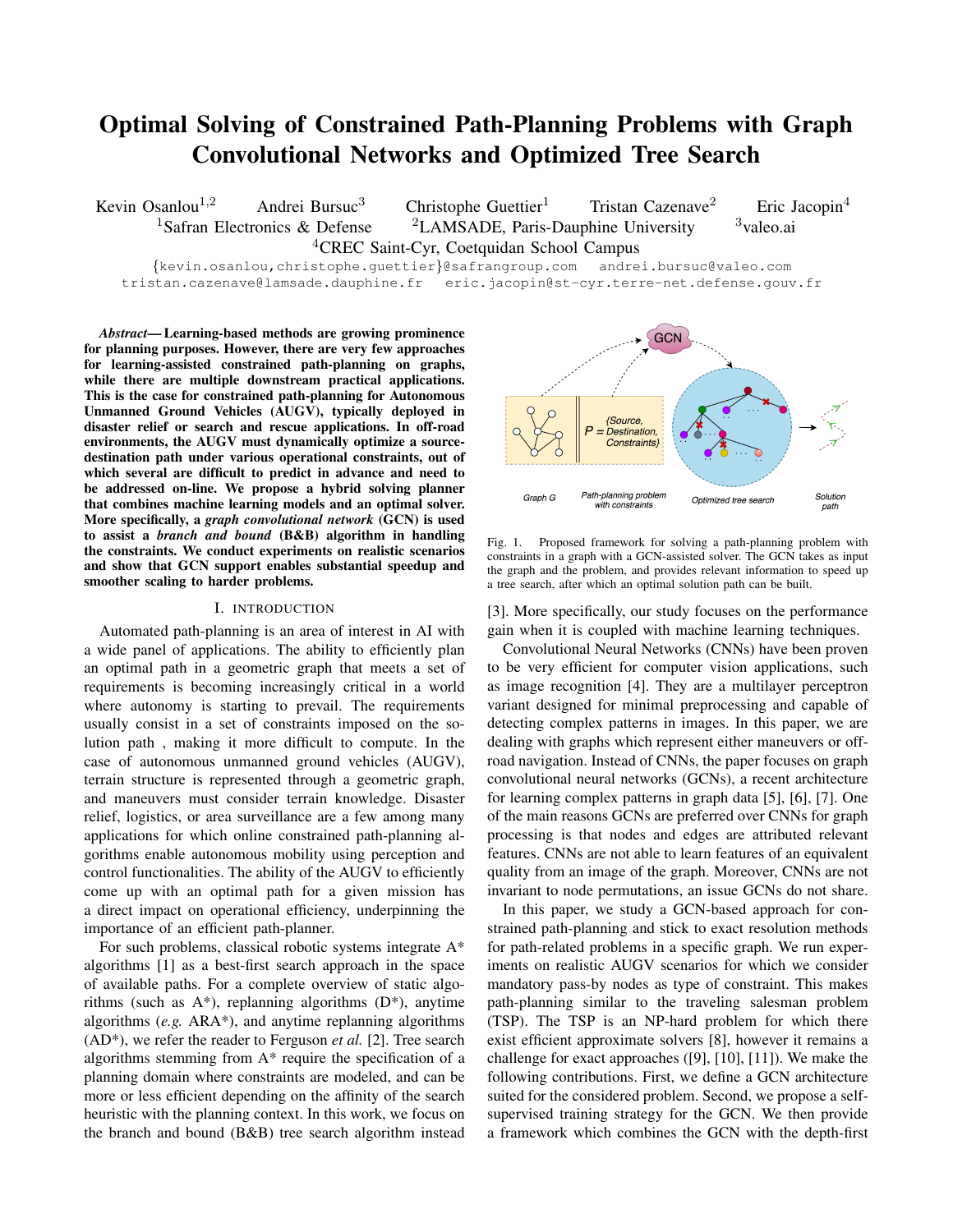branch and bound (B&B) algorithm. Finally, we conduct experiments on realistic problems for which results exhibit accelerated solving performance.

# II. RELATED WORK

In the past few years there has been a growing interest for transferring the intuitions and practices from neural networks on structured inputs towards graphs [12], [13], [14], [6]. [13] bridges spectral graph theory with multi-layer neural networks by learning smooth spectral multipliers of the graph Laplacian. Then [14] and [6] approximate these smooth filters in the spectral domain using polynomials of the graph Laplacian. Free parameters of the polynomials are learned by a neural network, avoiding the costly computation of the eigenvectors of the graph Laplacian. We refer the reader to [15] for a comprehensive review on learning on graphs.

Applications of these types of networks are starting to emerge. Recent works suggest GCNs are capable of making key decisions to solve either path-planning problems in graphs [16], or even STRIPS planning tasks [17]. Regarding path-related optimization problems, Li*et al.* [16] tackle the maximum independent set (MIS) problem with a solver that combines a GCN-guided tree search and local search optimization. The input to their solver is a graph, and the output is a highly optimized solution. Kool *et al.* [18] propose a reinforcement learning framework to solve the travelling salesman problem (TSP) and variants of the vehicle routing problem (VRP) approximately. While they prefer an encoder-decoder architecture over GCNs, they achieve better results than previous learning-based approaches. These related works focus on the approximate solving of a given task in big graphs. To this end, a learning model is coupled with tree search algorithms to narrow a wide search space in order to retrieve a high quality solution in a short time. In contrast, our work is intended for optimal task solving in smaller graphs. As optimal solving requires visiting most of the search space to ensure proof of optimality, previous approaches are not suitable and we proceed differently.

#### III. CONTEXT AND PROBLEM FORMALIZATION

We consider a weighted connected graph  $G = (\mathcal{V}, \mathcal{E}, A)$ , where V is the set of vertices,  $\mathcal E$  the set of edges and A the adjacency matrix of the graph. While in this work we choose to deal with realistic AUGV scenario graphs which are undirected (§VII), our approach is equally applicable to directed graphs. In a typical crisis scenario, the AUGV has to proceed from an initial point to several areas for information gathering, before making its way to a final destination to share its assessment of the ongoing situation. Another frequent scenario consists in delivering food and first-aid equipment to areas likely to be undergoing a shortage. Such problems can be formalized mathematically. Let I be a pathplanning problem instance, defined as follows:

$$
I = (start, dest, C)
$$

• start  $\in V$  is the index of the start node in G,

- $dest \in V$  is the index of the destination node in  $G$ ,
- $C$  is a set of constraints that need to be satisfied.

Solving I optimally means finding a path p, *i.e.* a sequence of nodes (or edges), which begins from start, ends in dest, satisfies all constraints in  $C$  and minimizes the total weight of the edges included in  $p$ . We can consider various types of constraints in C. In this work, we experiment with constraints related to mandatory nodes, which require the solution path to include a given set of nodes  $M \in \mathcal{V}$ . In the next sections, we will refer to a path-planning problem instance  $(start, dest, M)$  simply as an instance. A valid solution path is required to include every node in  $M$  at least once. Since the order of visit is not imposed for  $M$ , this problem can be assimilated to a TSP variant.

# IV. PATH-BUILDING WITH GRAPH CONVOLUTIONAL **NETWORKS**

In this section, we present our approach for training a neural network on a particular graph. We aim to leverage the learning capacity of a network to approximate the behavior of a model-based planner on the graph.

#### *A. Neural Networks*

Neural Networks (NNs) enable multiple levels of abstraction of data by using models with trainable parameters coupled with non-linear transformations of the input data.

In spite of the complex structure of a NN, the main mechanism is straightforward. A *feedforward neural network*, or *multi-layer perceptron (MLP)*, with L layers describes a function  $f(\mathbf{x}; \theta) : \mathbb{R}^{d_{\mathbf{x}}} \mapsto \mathbb{R}^{d_{\mathbf{y}}}$  that maps an input vector  $\mathbf{x} \in \mathbb{R}^{d_{\mathbf{x}}}$  to an output vector  $\mathbf{y} \in \mathbb{R}^{d_{\mathbf{y}}}$ . Vector x is the input data that we need to analyze (*e.g.* an image, a signal, a graph, etc.), while y is the expected decision from the NN (*e.g.* a class index, a heatmap, etc.). The function  $f$  performs  $L$ successive operations over the input x:

$$
h^{(l)} = f^{(l)}(h^{(l-1)}; \theta^{(l)}) = \sigma\left(\theta^{(l)}h^{(l-1)} + b^{(l)}\right) \quad (1)
$$

where  $h^{(l)}$  is the hidden state of the network and  $f^{(l)}$  is the mapping function performed at layer  $l$  and parameterized by trainable parameters  $\theta^{(l)}$  and bias  $b^{(l)}$ , and piece-wise activation function  $\sigma(\cdot)$ ;  $h^{(0)} = \mathbf{x}$ .

CNNs [19], [20] are a popular architecture for 2D data. They generalize MLPs by sliding groups of parameters across an input vector similarly to filters in image processing, leveraging fewer parameters and parallel computation. Hidden states in CNNs preserve the number of dimensions of the input, *i.e.* 2D when images are used as input, and are called *feature maps*.

# *B. Graph Convolutional Networks*

GCNs are generalizations of CNNs to non-Euclidean graphs [15]. GCNs are in fact neural networks based on local operators on a graph  $\mathcal{G} = (\mathcal{V}, \mathcal{E})$  which are derived from spectral graph theory. The filter parameters are typically shared over all locations in the graph, thus the name *convolutional*.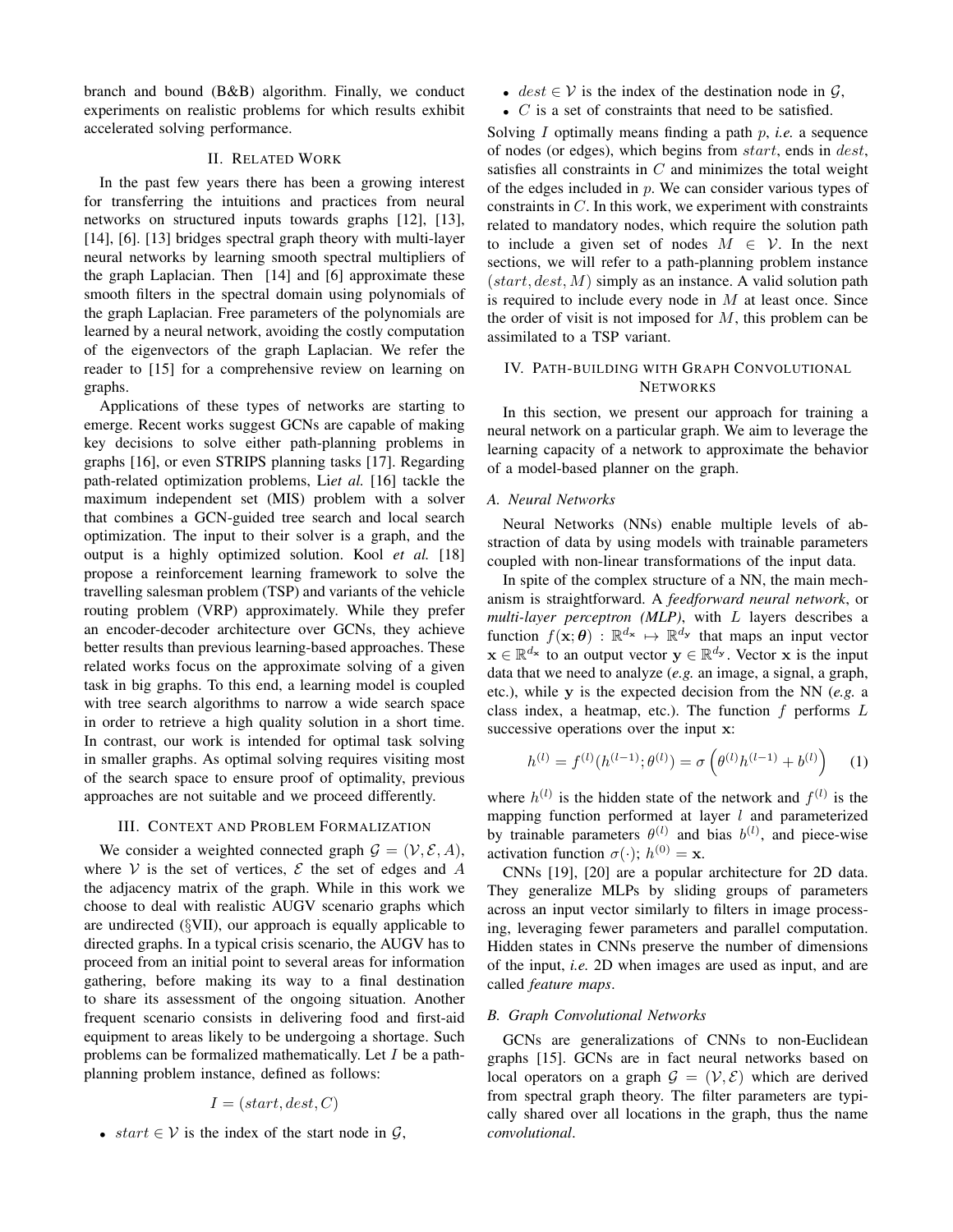We consider here the approach of Kipf and Welling [6]. The GCNs have the following layer propagation rule:

$$
h^{(l+1)} = \sigma\left(\tilde{D}^{-\frac{1}{2}}\tilde{A}\tilde{D}^{-\frac{1}{2}}h^{(l)}\theta^{(l)}\right),\tag{2}
$$

where  $A = A + I_N$  is the adjacency matrix of the graph with added self-connections such that when multiplying with A we aggregate features vectors from both a node and its neighbors. Matrix  $I_N$  is the identity matrix; D is the diagonal node degree matrix of A;  $\sigma(\cdot)$  is the activation function, which we set to  $ReLU(\cdot) = max(0, \cdot)$ . Matrix D is employed for normalization of  $A$  in order to avoid a change of scales in the feature vectors when multiplying with  $\tilde{A}$ . In [6], the authors argue that using a symmetric normalization, *i.e.*  $\tilde{D}^{-\frac{1}{2}}\tilde{A}\tilde{D}^{-\frac{1}{2}}$ , ensures better dynamics compared to simple averaging of neighboring nodes in the one-sided normalization  $\ddot{D}^{-1}A$ .

# *C. Problem Instance Encoding*

The input of our model is a vector x containing information about the problem instance, including the graph representation. For every instance  $I = (start, dest, M)$  of a given graph  $\mathcal{G} = (\mathcal{V}, \mathcal{E})$ , we associate a vector x made up of triplet features from each node in  $G$ , making up for a total of  $3 \times |\mathcal{V}|$  features. The three features for a node  $j \in \mathcal{V}$  are:

- *start node* feature  $st_j = 1$  if node j is the start node in instance  $I$ , otherwise  $0$
- *end node* feature  $ed_i = 1$  if node j is the end node in instance  $I$ , otherwise  $0$
- *mandatory node* feature  $my_i = 1$  if node j is a mandatory node in instance I, otherwise 0.

We obtain the input  $\mathbf{x} \in \mathbb{R}^{|\mathcal{V}| \times 3}$  by stacking node features:

$$
\mathbf{x} = [[st_1, ed_1, my_1], [st_2, ed_2, my_2], ..., [st_{|\mathcal{V}|}, ed_{|\mathcal{V}|}, my_{|\mathcal{V}|}]]
$$
\n(3)

# *D. Neural network architecture and training*

We define a neural network  $f$  that consists of a sequence of multiple graph convolutions followed by a fully connected layer. This GCN takes as input any instance  $I$  over the graph G, and outputs a probability vector  $\hat{\mathbf{y}} \in \mathbb{R}^{|\mathcal{V}|}$ . Then,  $arg max(\hat{y})$  corresponds to the next mandatory node to visit from the start node in an optimal path that solves *I*. The hidden states of the graph convolution layers  $h^{(l)} \in$  $\mathbb{R}^{|\mathcal{V}| \times N_{hidden}}$  consist of  $N_{hidden}$  higher-dimensional features for each node in the graph . After the final convolutional layer, the feature matrix is flattened into a vector by concatenating its rows and linked to a fully connected layer that maps it to a vector  $z \in \mathbb{R}^{|\mathcal{V}|}$ . We use the *softmax* function to convert  $z$  into probabilities.

NNs trained in a supervised manner use labeled training data, *i.e.* a set of input-output pairs  $(x_i, y_i)$  sampled from a large training set. Here,  $x_i$  is an instance I and  $y_i$  is the index of the next mandatory node for  $x_i$  in an optimal path solving *I*. We train the GCN on instances that have already been optimally solved by an exact planner, which serves here as a *teacher*. The network learns to approximate the solutions computed by the planner. To this end, we train the network using the *negative log-likelihood loss* , used for multi-class classification, and stochastic gradient descent (SGD).

# *E. Mandatory Node Ordering*

For a given input instance, the GCN computes a mandatory node prediction at a time. In order to make it compatible with instances with varying amounts of mandatory nodes we make a few adjustments. Given an instance with multiple mandatory nodes  $(start, dest, M)$ , we perform multiple recursive GCN calls to get the next mandatory node predictions  $q_i$ . More specifically, after a prediction  $q_i$  is computed, we generate a sub-instance where the start node becomes the current predicted mandatory node  $q_i$  and where the list of mandatory nodes contains the remaining nodes except  $q_i$ , *i.e.*  $(q_i, dest, \tilde{M}_i = \tilde{M}_{i-1} \setminus q_i)$ , where  $\tilde{M}_0 = M$  and  $q_0 = start$ . We use the recursive calls during both training and testing. An interesting side-effect of this strategy is that it ensures an implicit balancing of the training samples by difficulty, as we generate sub-instances ranging from challenging (large  $|M|$ ) to trivial (small  $|M|$ ).

## V. SELF-SUPERVISED LEARNING

We present a self-supervised learning strategy aimed at training the GCN for a particular graph. First, we define a planning domain to solve instances. Second, we introduce a modified version of the A\* algorithm for generating optimal data on which the GCN is trained. In this section, we refer to an instance as a planning state  $s = (start, dest, M)$ . An end state is a termination instance, *i.e.* an instance for which the destination node has been reached and all mandatory nodes have been visited. We denote the termination instances as  $F_i = (i, i, \emptyset), i \in \{1, 2, ..., |V|\}$ . There are exactly as many termination instances as there are nodes in  $G$ . We respectively define the *successors* and *predecessors* of a state  $s = (start, dest, M)$  as  $succ(s)$  and  $pred(s)$  in Table I.

#### TABLE I

TRANSITION RULES TO SUCCESSORS AND PREDECESSORS.

| $s = (start, dest, M)$                                                                                                                                                          |                                                                                                                                                                                                                        |  |  |  |  |
|---------------------------------------------------------------------------------------------------------------------------------------------------------------------------------|------------------------------------------------------------------------------------------------------------------------------------------------------------------------------------------------------------------------|--|--|--|--|
| Successor state $s'$                                                                                                                                                            | Predecessor state s'                                                                                                                                                                                                   |  |  |  |  |
| $s' = (start', dest', M')$<br>$(start, start') \in \mathcal{E}$<br>$dest' = dest$<br>$M' = M \setminus \{start'\}$<br>s is not an end state<br>Transition cost: (start, start') | $s' = (start', dest', M')$ $(start', start) \in \mathcal{E}$<br>$dest^{\prime}=dest$<br>$M' = M$<br>$\perp$<br>or<br>$M' = M \cup \{start\}$<br>$^{2}$<br>$s'$ is not an end state<br>Transition cost: (start', start) |  |  |  |  |

<sup>1</sup>∗ only if start' ∉ M

<sup>2</sup>∗ only if start  $\neq dest$ 

Transition costs from a state to a neighboring state is the cost of the edge in the graph linking the start nodes of both states. With these rules, the destination node remains always the same. Therefore, we run the backwards version of  $A^*$ from every termination instance  $F_i$  as initial state (using  $pred$ as rule of succession). For each state s visited by  $A^*$ , a path p is built from s to  $F_i$  which the algorithm considers the shortest. We define  $g(s)$  as the cost of p,  $a(s)$  as the next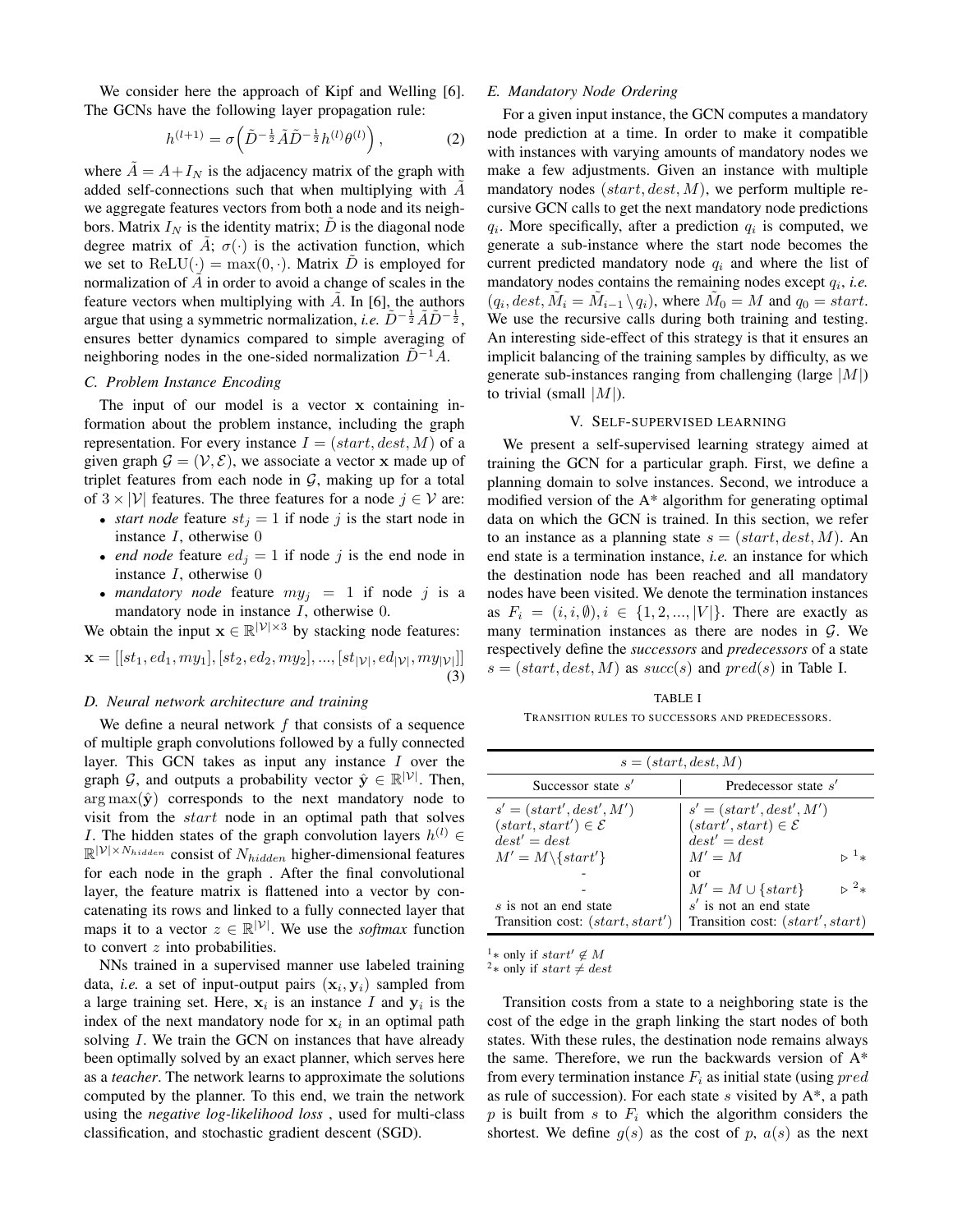|               | <b>Algorithm 1</b> Backwards $A^*$ for reverse instance solving                                   |                                 |
|---------------|---------------------------------------------------------------------------------------------------|---------------------------------|
|               | 1: <b>function</b> ComputePaths()                                                                 |                                 |
| 2:            | while <i>elapsed</i> time $\lt$ timeout <b>do</b>                                                 |                                 |
| 3:            | remove state s from the front of OPEN;                                                            |                                 |
| 4:            | <b>if</b> length(mand(s)) > 0 <b>then</b>                                                         | $\triangleright$ $\frac{3}{*}$  |
| 5:            | insert the pair $\langle s, d(s) \rangle$ to the training set                                     |                                 |
| 6:            | for all $s' \in pred(s)$ do                                                                       | $>3*$                           |
| 7:            | <b>if</b> $g(s') > g(s) + c(s, s')$ then                                                          |                                 |
| 8:            | $g(s') = g(s) + c(s, s')$                                                                         |                                 |
| 9:            | $a(s') = s$                                                                                       |                                 |
| 10:           | if $mand(s) = mand(s')$ then                                                                      |                                 |
| 11:           | $d(s') = d(s)$                                                                                    | $\triangleright$ <sup>4</sup> * |
| 12:           | else                                                                                              |                                 |
| 13:           | $d(s') = startNode(s)$                                                                            | $>^{3,5}$ *                     |
| 14:           | insert s' into OPEN with value $g(s')$                                                            | $\triangleright$ $^{6}$ *       |
| 15:           | function main()                                                                                   |                                 |
| 16:           | for all $i \in \{1, 2, ,  V \}$ do                                                                |                                 |
| 17:           | for all $s \in S$ do                                                                              |                                 |
| 18:           | $q(s) = \infty$                                                                                   |                                 |
| 19:           | $g(E_i) = 0, a(E_i) = \emptyset, d(E_i) = \emptyset$                                              |                                 |
| 20:           | $OPEN = \emptyset$                                                                                |                                 |
| 21:           | insert $F_i$ into OPEN with value $g(E_i)$                                                        | $5^6*$                          |
| 22:           | ComputePaths();                                                                                   |                                 |
| $\mathcal{F}$ | $\mathbf{u} \cdot \mathbf{v}$ and $\mathbf{v} \cdot \mathbf{v}$ and $\mathbf{v} \cdot \mathbf{v}$ |                                 |

<sup>3</sup>  $\ast$  *length*(x): returns length of list x; mand(x): returns mandatory nodes of instance x;  $startNode(x)$ : returns the start node of instance x;  $pred(x)$ : returns all possible predecessors of instance

 $x$ <br><sup>4</sup>  $\ast$  *s'* is created from *s* without adding its start node to the list of mandatory nodes

 $5* s'$  is created from s by adding its start node to the list of mandatory nodes  $^{6}*h=0$ 

state visited after s in p, and  $d(s)$  as the first mandatory node of  $s$  that is visited in  $p$ .

Furthermore we perform the following changes to A\*. First, when a shorter path is found to a state  $s'$  while developing a state s, *i.e.*  $g(s') > g(s) + c(s, s')$ , the values of  $a(s')$  and  $d(s')$  are also updated along with  $g(s')$  to take into account the shorter path. Secondly, we set the heuristic function  $h$  to 0. Since  $A^*$  is run backwards from a termination state  $F_i$ , we are not aiming for the algorithm to reach a defined state in particular, but seek to reach as many states as possible. This ensures that when a state  $s$  is taken from the OPEN priority list of states left to develop, an optimal path from s to  $F_i$  has already been found. Choosing  $d(s)$  as the next mandatory node to visit thus enables optimal solving. Consequently we can add the pair  $\langle s, d(s) \rangle$  to the training set. We provide the pseudo-code in Algorithm 1.

The data generated by the algorithm is added to the training set and shuffled. The GCN is then trained on this set with supervised learning. Results show that training on the "synthetic" data generated with A\* enables the GCN to generalize well on instances that A\* did not process. We argue this is because the distribution obtained with A\* is related to the path length of resolved instances. In fact, graph patterns already explored in short path solutions are incrementally included into longest ones.

# VI. DEPTH-FIRST BRANCH AND BOUND TREE SEARCH

It is possible to resolve an instance within a combinatorial search tree, rather than in the path-planning domain defined in §V. To this end, we compute the shortest sourcedestination paths for every pair of nodes  $\langle i, j \rangle$  in G using Dijkstra's algorithm, as well as the associated path cost. Solving an instance  $I = (start, dest, M)$  then becomes equivalent to finding the optimal order in which the mandatory nodes in  $M$ are visited for the first time. The solution path associated with an order  $o = (m_1, m_2, m_3, ..., m_{q-1}, m_q)$  of the mandatory nodes can be built by concatenating the shortest path from start to  $m_1$ , from  $m_1$  to  $m_2$ , from  $m_2$  to  $m_3$ , ..., from  $m_{q-1}$  to  $m_q$ , and from  $m_q$  to dest. Its total cost is the sum of the cost of each shortest path used to build it. A particular tree can be searched for identifying an optimal order of the mandatory nodes. For an instance  $I$ , we define the root of this tree as the *start* node, every leaf node as the *dest* node, and every intermediate tree node as a mandatory node in M, such that a path from the root of the tree to a leaf defines an order in which to visit the mandatory nodes in  $M$ . The cost of of transitioning from a node  $v$  to a child node  $v'$  in the tree is the cost of the shortest path in G between the pair  $\langle v, v' \rangle$ . In the following, we refer to this tree as the mandatory search tree. Since we are using here only mandatory node constraints, the combinatorial optimization problem associated with this tree displays a similar structure with the TSP. However, it differs in the choice of the start and destination nodes which are fixed.

The branch and bound algorithm (B&B) is a popular tree search algorithm that is well known for its computational efficiency ([3]). In this work, we consider a depth-first B&B search algorithm. When developing a node inside the tree, the algorithm checks if each branch is expected to host a better solution than the best solution found so far. Should that not be the case for a given branch, the branch is cut, and the algorithm will not develop nodes further down the branch. This is done by using a lower bound and an upper bound. The lower bound is the sum of the total cost from the root node to the current node and a heuristic function  $\pi$  that approximates the remaining cost from the current node to the best achievable solution in branches below. This heuristic function should return a value as close as possible to this remaining cost (to cut as frequently as possible), while staying smaller (for the algorithm to remain optimal).

Next, we define the heuristic function  $\pi$  that we use. Let  $v \in M$  be a mandatory node in the mandatory search tree, and  $R$  the set of remaining mandatory nodes left to the leaf node dest, *i.e.* the nodes in M that haven't been included between the root node start and v. Let  $D = \{v\} \cup R \cup \{dest\}.$ We define two functions,  $min_1$  and  $min_2$ , that respectively return for a node  $x$  in  $D$  the lowest shortest path cost in G from x to any node in  $D \setminus \{x\}$ , and the second lowest such cost. We build the heuristic function  $\pi$  by considering the remaining nodes left. For each node left, we consider the weight of all edges connecting it to other nodes in  $D$ and add the first and second smallest such weights, with the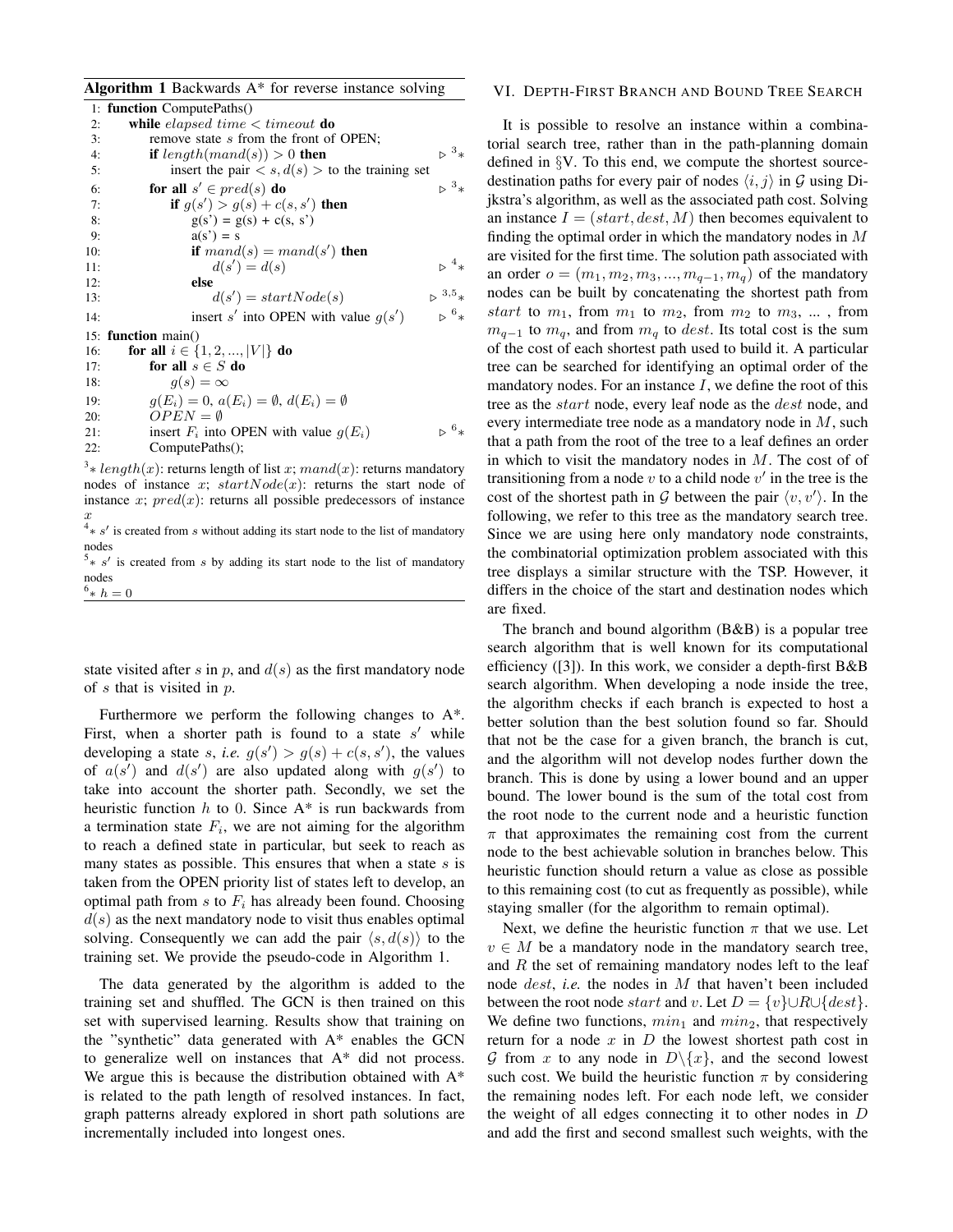

Fig. 2. GCN-assisted branch and bound algorithm pipeline. The GCN is used recursively to build an order of visit for the mandatory nodes. The order is converted into a path using the previously computed shortest path pairs, and the cost of the path is used as an initial upper bound for the algorithm. Here, the upper bound of the GCN allows for a level 2 early cut.

exception of  $v$  and  $dest$  for which only the first smallest weight is added, and divide the total by 2:

$$
\pi(v) = \frac{1}{2}(min_1(v) + min_1(dest) + \sum_{r \in R} min_1(r) + min_2(r))
$$

Recent progress in learning-assisted tree search has shown that machine learning can be used to narrow the search space in very large domains to allow for efficient solving. Inspiring results have been shown in the game of Go [21], [22], where a very good solution, which is not required to be optimal, is found in record time. Promising parts of the search tree are first visited in accordance with the suggestions of the neural network, unpromising parts then, only if time allows. On the other hand, in a context where finding an optimal solution is critical, the search cannot be directed in such a way, as proof of optimality is required. Consequently, we keep the GCN out of the tree search procedure. For a given instance, we use the GCN recursively in order to obtain a suggested order of visit of the mandatory nodes (IV-E), from which we build the associated solution path by concatenating the shortest paths. This is done in negligible time compared to the tree search. The cost of the solution path found in such *probing* manner [23] is then used as an initial upper bound for the B&B algorithm (figure 2). In section §VII we conduct experiments to evaluate the influence of the upper bound obtained with the GCN on search performance.

#### VII. EXPERIMENTS

# *A. Benchmarks and baselines*

We run experiments to evaluate the impact of the GCN's upper bound on the B&B method. Since proof of optimality is necessary in our context, we focus only on small-scale problems for which optimal solving is possible in reasonable

time. We consider four different graphs,  $G_1$ ,  $G_2$ ,  $G_3$  and  $G_4$ , with respectively 15, 23, 22 and 23 nodes. These graphs represent realistic AUGV crisis scenarios in which aid has to be provided to key points in operational areas. More details on the graphs are available in [24], from which the scenarios have been built. We generate 1512, 2928, 2712 and 2712 random instances for each graph respectively. In order to remain close to some 'realistic' instances, we generate the instances as follows: using the shortest source-destination paths computed previously, we apply a decimation ratio (typically 80%) to keep only the 20% source-destination pairs that have the longest shortest paths. For each resulting pair  $\langle start, dest \rangle$  kept, we generate multiple random instances with an increasing cardinality for the set of mandatory nodes, ranging from 5 to 12.

We consider 4 different baseline solvers on the benchmark instances generated to compare solving performance. All solvers search for an optimal solution path. First, we use a solver based on dynamic programming (DP) which searches the mandatory search tree. Second, we run the B&B algorithm to search the mandatory search tree, both with and without the upper bound provided by the GCN. Lastly, we solve instances using forward  $A^*$  applied on the planning domain described in section §V, with the minimum spanning tree (MST) as heuristic function. The MST heuristic is computed for an instance (start, dest, M) by considering the complete graph  $\mathcal{G}'$ , which comprises only the start, dest and mandatory nodes M. All pairs of nodes  $(v, v')$  in  $\mathcal{G}'$  are connected by an edge which has a weight equal to the cost of the shortest path from  $v$  to  $v'$  in  $G$ . The MST heuristic value is obtained by adding the following three values: the total weight of the MST of all mandatory nodes  $M$  in  $\mathcal{G}'$ , the minimum edge weight in  $\mathcal{G}'$  from the start node to any node in the MST, and the minimum edge weight in  $\mathcal{G}'$  from any node in the MST to the dest node.

# *B. Implementation details*

We set the run-time of  $A^*$  to 10 hours per graph for data generation. We use 3 graph convolutional layers of width 100. During training, we apply batch normalization [25] with decay of moving average  $\varepsilon = 0.9$ , dropout with *drop rate* of 0.1, and train the GCN with *Adam* [26]. We set the learning rate to  $\eta = 10^{-4}$ . We train models on a Tesla P100 GPU using over 1.5M training examples generated by A\*, for ∼5 hours. We conduct the benchmark tests in this section on a laptop with an Intel i5 processor and 8GB of RAM. We point out that our approach requires GPU only for the training of the GCN, which can be done offline. Problem instances can be then solved online on a CPU.

# *C. Results*

We summarize results for  $\mathcal{G}_2$  in Figure 3. We detail the experiments for graph  $G_3$  and  $G_4$  in Tables II and III. We include solving time only if it is measurable by CPU clock time. Figures for all graphs show a similar trend. We note that for instances with seven mandatory nodes and more, bestfirst algorithms such as  $A^*$  applied on the planning domain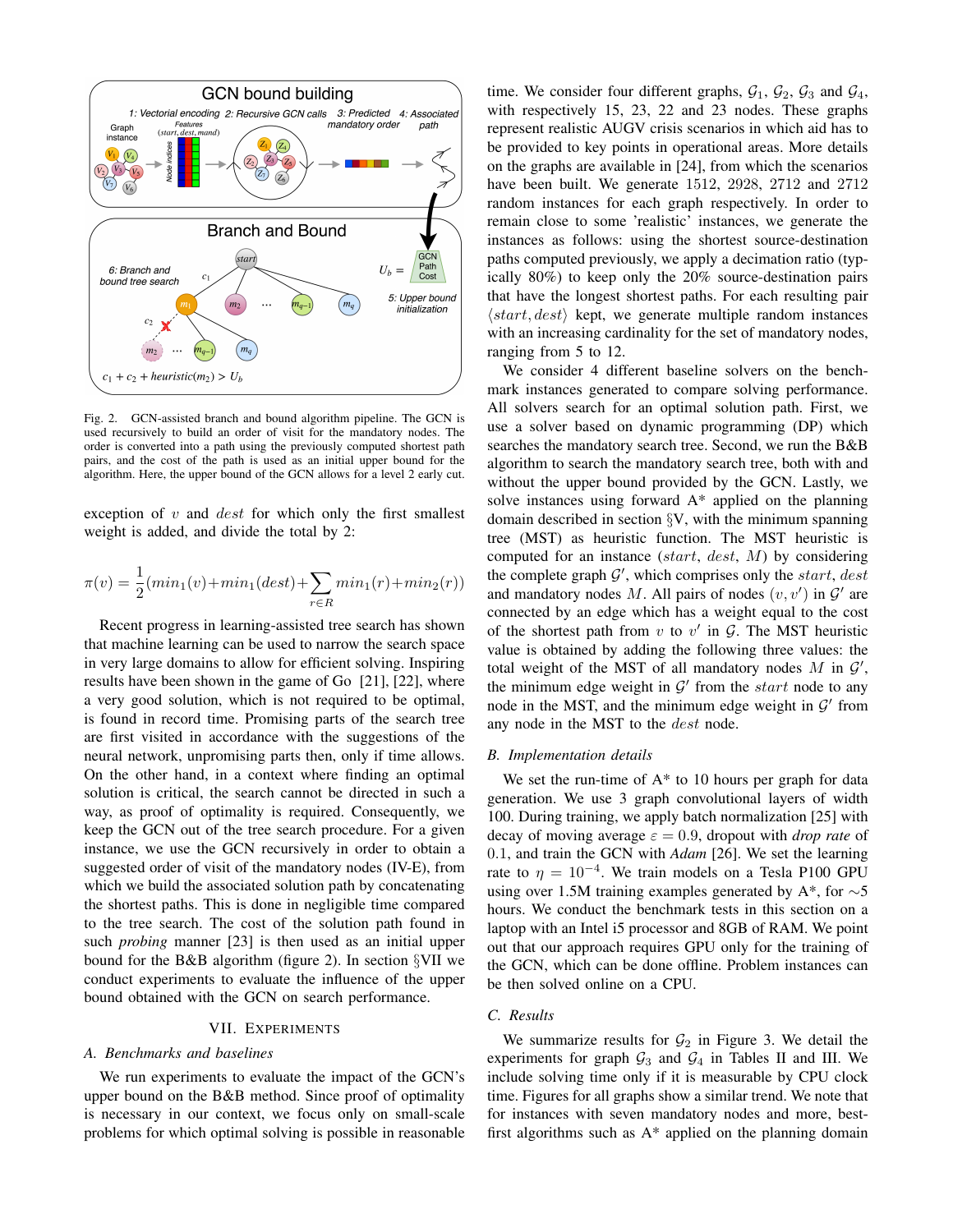

Fig. 3. Comparison of the performance of different solvers on benchmark instances generated for graph  $G_2$ . The X axis represents the number of mandatory nodes of the instances, the  $Y$  axis the average solving time. We limit the Y axis to a range [0,4] to obtain a better comparison scale.

defined in §V become more suited than depth-first algorithms such as B&B applied on the combinatorial search tree associated with the mandatory constraints. Although each planning state takes longer to compute in order to account for the specifics of the planning domain, overall significantly fewer planning states are visited than mandatory search tree nodes. This is because the planning domain takes advantage of the graph structure, which gives  $A^*$  a significant edge over depth-first DP and B&B. We note, however, that when the upper bound of the GCN is used, the B&B algorithm is able to outperform A\* on all instances, even the most complex ones, while scaling more smoothly with the number of mandatory nodes. In table IV we provide additional insight on these results through information collected from the mandatory search tree for instances with 11 mandatory nodes. The average number of nodes processed in the subtree of each child node of the root node is given, as well as the average score of the best known solution after the subtree is processed.

Since our B&B algorithm is depth-first, processing the

TABLE II EXPERIMENTS FOR GRAPH  $\mathcal{G}_3$ . LEGEND: T/O = 5 MINUTES TIMEOUT.

| Mandatory #:                                             | 5            | 7            | 9              | 11            | 12           |
|----------------------------------------------------------|--------------|--------------|----------------|---------------|--------------|
| DР<br>Avg. node visits:<br>Avg. time $(s)$ :             | 11.7K        | 876K<br>0.26 | 98.6M<br>30.52 | T/O<br>T/O    | T/O<br>T/O   |
| B&B<br>Avg. node visits:<br>Avg. time $(s)$ :            | 418          | 4,94K        | 146K<br>0.07   | 11,1M<br>5.39 | 120M<br>71.1 |
| $A^*$ , h=MST<br>Avg. state visits:<br>Avg. time $(s)$ : | 26.4<br>0.14 | 58.5<br>0.29 | 141<br>0.73    | 342<br>1.84   | 503<br>2.70  |
| $B&B + GCN$<br>Avg. node visits:<br>Avg. time $(s)$ :    | 148          | 1.24K        | 10.8K<br>0.01  | 161K<br>0.08  | 642K<br>0.34 |

TABLE III EXPERIMENTS FOR GRAPH  $G_4$ . LEGEND: T/O = 5 MINUTES TIMEOUT.

| Mandatory #:                                             | 5             | 7            | 9              | 11            | 12            |  |
|----------------------------------------------------------|---------------|--------------|----------------|---------------|---------------|--|
| DP<br>Avg. node visits:<br>Avg. time $(s)$ :             | 11.7K         | 876K<br>0.24 | 98.6M<br>30.53 | T/O<br>T/O    | T/O<br>T/O    |  |
| B&B<br>Avg. node visits:<br>Avg. time $(s)$ :            | 545           | 7.58K        | 193K<br>0.09   | 11,8M<br>5.28 | 122M<br>70.8  |  |
| $A^*$ , h=MST<br>Avg. state visits:<br>Avg. time $(s)$ : | 41.78<br>0.15 | 96.8<br>0.44 | 226<br>0.96    | 787<br>3.18   | 1,09K<br>4.36 |  |
| $B&B+GCN$<br>Avg. node visits:<br>Avg. time $(s)$ :      | 233           | 2.46K        | 29.1K<br>0.02  | 235K<br>0.11  | 859K<br>0.56  |  |
| TABLE IV                                                 |               |              |                |               |               |  |

INFORMATION FROM THE MANDATORY SEARCH TREE.

| Root node child #                                     |          |               |              |             |  |
|-------------------------------------------------------|----------|---------------|--------------|-------------|--|
| B&B<br>Avg. node visits<br>Avg. best sol. score       | $\infty$ | 11M<br>10.35K | 50K<br>9940  | 30K<br>9781 |  |
| B&B + GCN<br>Avg. node visits<br>Avg. best sol. score | 9890     | 74K<br>9300   | 11 K<br>9264 | 7K.<br>9249 |  |

entire subtree under the first child node of the root node when no initial upper bound is known is highly computationally expensive. Indeed, no cut can be made until a leaf node is reached, and even then, the identified solution is very likely to be costly compared to the optimal solution, thus the updated upper bound would still not allow for frequent cuts, until a good part of the subtree has been processed. On the other hand, if a good upper bound is known in advance, which is generally the case for the one given by the GCN in our experiments, the algorithm does not suffer from this issue, and early cuts can be made.

## VIII. DISCUSSION AND FURTHER WORKS

We experiment with path-planning problems defined by three features: the start node, destination node, and mandatory nodes. We accelerate optimal depth-first solving of the search tree associated with the mandatory constraints by leveraging the upper bound computed by the GCN. We show that this speedup is significant, competing successfully with A\*. This is the case even for scenarios where handling constraints within the planning domain is more appropriate than extracting and solving them separately. Also, our attempts to guide A\* search with a GCN heuristic achieved worse results than the MST heuristic. The reason is due to the best-first approach for which the GCN is unable to provide a suitable heuristic. Moreover, the proposed framework can include additional types of constraints for path-planning problems. Each new constraint type results in additional features on nodes, and potentially also on edges [27]. In this case, the GCN would learn to predict the next node to visit, and not the next mandatory node. Recursive GCN calls would be